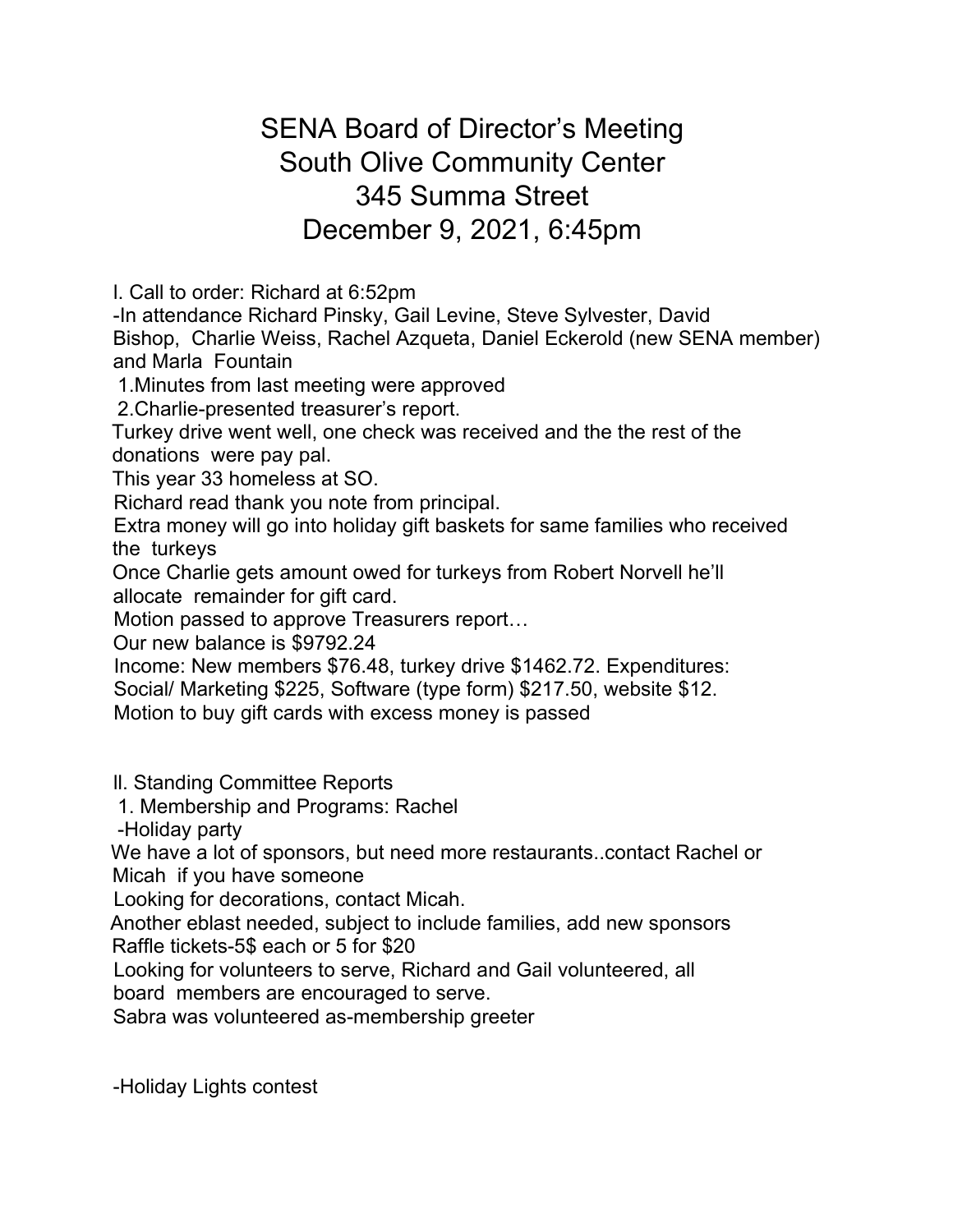Dec 27th judging, prizes delivered 29th, 4-25\$ gift card from a SENA business who sponsored the Holiday party. Judging committee, Gail-Southern to Puritan. Need more judges.

Rhythm & Hues created a Silver Membership where you get a one year SENA membership. We need more business to do something like this Tennis Ball- will be discussed at a later date.

Tim Small -suggested the south end do a run for the pies/turkey trot General Membership meeting will include discussion on 8111, and a rep for the golf course will be there. We may need to hold the meeting in the gymnasium to accommodate the turnout.

Marla will take pics of course to post on social since they book ground on the clubhouse this week.

2. Communications & Public Relations: Marla

She sent a letter on behalf of SENA, by Gail's request, to Todd Snyder, the Director of Park Maintenance, for the excellent clean up of Summa Beach:



Marla reported Taylor is tracking our insights and engagement on FB and Insta and noticed a steady improvement in engagement overall. We are getting noticed!

Taylor also updated the SENA website and added the information on the three proposal finalists selected by The City of West Palm Beach Commission, Kaufman, Blueway, Flagler

Taylor's schedule for December:

Social Media

12/1 Holiday party graphic

12/2 Holiday Lights graphic

12/9 SENA Board Meeting

12/7 and 12/21- Looking for perfect gift…give the gift of Rhythm & Hues and get a free SENA membership..if you're not a member click here…Something along those lines. I haven't made the graphic yet.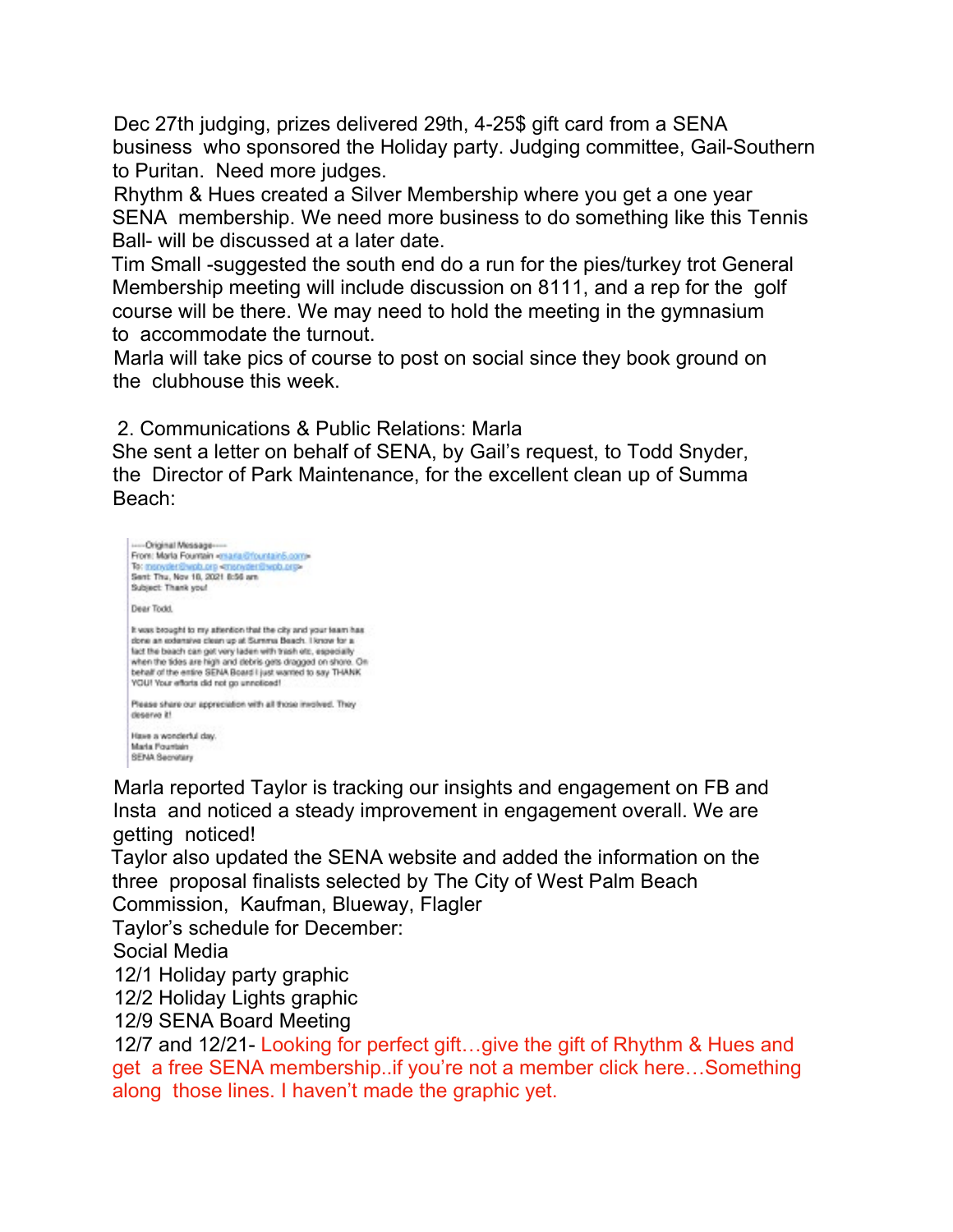12/13 Holiday Party Graphic (Second post, first one was on

12/1) Email

12/3 SENA Board meeting, Holiday 12/9 members welcome.

Richard mentioned this was a little early and next time we should send just a few days before

Board members, please try to get any marketing material to me before the beginning of the next month because I send the marketing agenda to Taylor one month in advance. Reminder we only get two posts a week and two emails a month.

Please share all SENA posts on Facebook and Insta so we can get the greatest reach possible.

Richard asked Marla to find out if the website is ready to add new survey questions.

Richard asked if the holiday party could be promoted via email as well as an email for the General Membership meeting Jan 9th

3. Issues and Policy-Steve

Steve met with John Turgen to get BelAIR historic district sign , \$2400 for marker, Plymouth/Pilgrim

-approval for fund raising

-we'll need to have a tab on the website to add history of BelAir and place to donate fund

-motion to have SENA move forward with raising funds for historic marker adopted

-we donated \$200 to West Palm Beach Police foundation on behalf of the fallen officers

-Mint Eco still a problem and they aren't breaking any ordinances -David suggested Gail reach out to an officer and have him go with a

SENA member to talk to owner of Mint-Eco

lll. Old business

1. 8111, the city selected the same three proposals, Kaufman, Blueway, and Flagler, in same order, as SENA

-Each proposer has been asked to negotiate separately with the

city 2. Golf course-broke ground last week on clubhouse

lV. New Business

South Flagler Dr Paving

The city has asked for funding by the legislature. Richard passed out information on the request for funding by the city.

V.Comments: